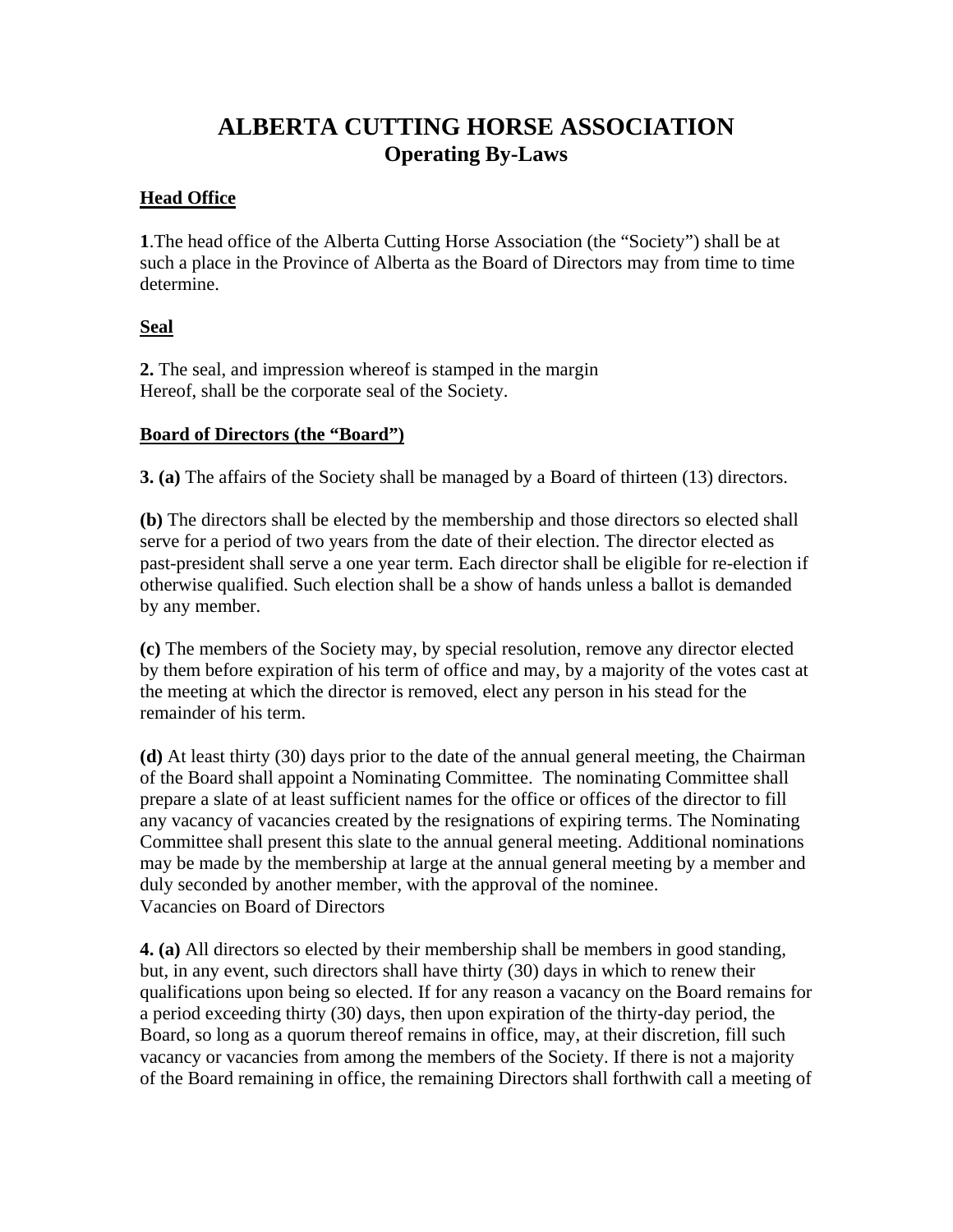the members of the Society to fill such vacancy. Any members of the Society selected to fill such vacancy shall be retired at the next annual meeting of the Society.

**(b)** Vacancies on the Board may, so long as a quorum of directors remains in office, be filled by the remaining Directors from among the members of the Society, if they shall see fit to do so, otherwise such vacancy shall be filled at the next annual general meeting of the members at which the Directors for the ensuring year are elected, but if there is not a quorum of Directors remaining, the remaining Directors shall forthwith call a meeting of the members to fill the vacancy.

### **Quorum and Meetings of Board of Directors**

**5**. A majority of the Directors shall form a quorum for the transaction of business pertaining to the welfare of the Society. Except as otherwise required by by-law, the Board may hold its meetings at such a place or places as it may from time to time determine. No formal notice of any such meeting shall be necessary if all the Directors are present or if those absent have signified their consent to the meeting being held in their absences. Board meetings may be formally called by the President or by the Secretary-Treasurer on the direction of the President or by any 5 members of the Board acting jointly. Notice of such meetings shall be delivered, telephoned or sent by facsimile to each Director not less than one day before the meeting is to take place or shall be mailed to each Director not less than 5 days before the meeting is to take place. The statutory declaration of the Secretary-Treasurer, President or one Director of the five members of the Board acting jointly that notice has been given pursuant to this clause shall be sufficient and conclusive evidence of the giving of such notice. The Board may appoint a day or days in any month for regular meetings at any hour to named and of such regular meetings no notice need be sent. A Board meeting shall also be held, without notice, immediately prior to the annual general meeting of the Society. The Board may consider or transact any business either special or general at any meeting of the Board.

### **Errors in Notice, Board of Directors**

**6**. No accidental error or omission in giving notice for a Board meeting shall in validate such meeting or invalidate or make void any proceedings taken or had at such meeting and any Directors may, at any time, waive notice of any such meeting and may ratify and approve of any and all proceedings taken or had thereat.

# **Voting, Board of Directors**

**7.** Questions at any meeting of the Board shall be decided by a majority of votes. In case of any equality of votes, the Chairman, in addition to his original vote, shall have a second or casting vote. All votes at any such meetings shall be taken by a ballot if so demanded by any Director present, but if no demand be made, the vote shall be taken by a show of hands. A declaration by the President that a resolution has been carried and an entry to that effect in the minutes shall be admissible in evidence as prima facie proof of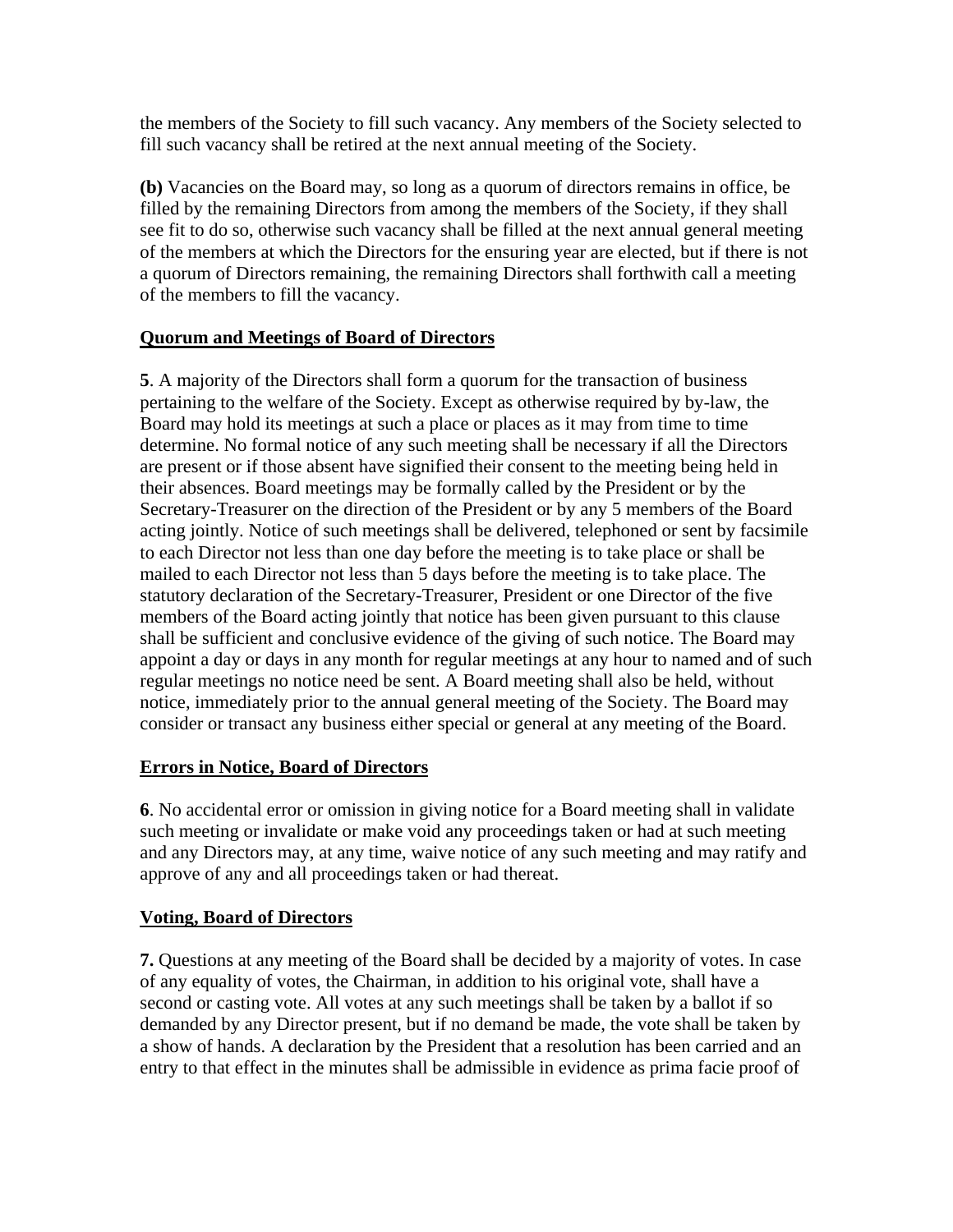the fact without proof of the number or of a proportion of the votes recorded in favor of or against such resolution.

### **Powers**

**8.** The Board shall administer the affairs of the Society in all things and make or cause to be made for the Society, in its name any kind of contract which the Society may lawfully enter into, and save as hereinafter provided, generally may exercise all such powers and do also such other acts and things as the Society is by its charter or otherwise authorized to exercise and do.

Without in any way derogating from the foregoing, the Board is expressly empowered, from time to time to sell, lease, or otherwise, dispose of shares, stocks, rights, warrants, options, and other securities, land, buildings, and other property, moveable or immovable, real or personal, or any right or interest therein owned by the Society, for such consideration and upon such terms and conditions as it may deem advisable. Remuneration of Directors

**9**. The directors of the Society shall receive no remuneration for acting as such.

# **Officers of the Society**

**10**. There shall be a President, a Vice-President, a Secretary-Treasurer and Past President and such officers as the Board may determine, from time to time, to be necessary. The President, Vice-President and Secretary-Treasurer shall be elected by the Board from among their number at the first meeting of the Board after the annual election of such Board; provided that, in the default of such election, the then incumbents, being members of the Board, shall hold office until their successors are elected. The President, Vice-President, and Secretary-Treasurer shall hold office for a period of one year or until their successors are elected. The Past President will retain a seat on the Board for one year.

### **Duties of President, and Vice-President**

**11**. The president shall, when present, act as Chairman at all meetings of the members of the Society and of the Board. The President shall also be charged with the general management and supervision of the affairs and operations of the Society. The President with the Secretary-Treasurer or other officer appointed by the Board for the purpose shall sign all by-laws and membership cards. The President shall appoint a special and standing committee and shall do all in his power to ensure that the affairs of the Society are conducted in a manner beneficial to the membership and shall do all things deemed to be for the good of the Society. The President shall be an ex-officio member of all committees appointed by the President or Board of Directors. During the absence or inability of the President, his duties and powers may be exercised by the Vice President or by such other officer or director as the Board may from time to time appoint, and if the Vice –President or such other officer or director appointed by the Board exercise any such duty or power, the absence or inability of the President shall be presumed with reference thereto.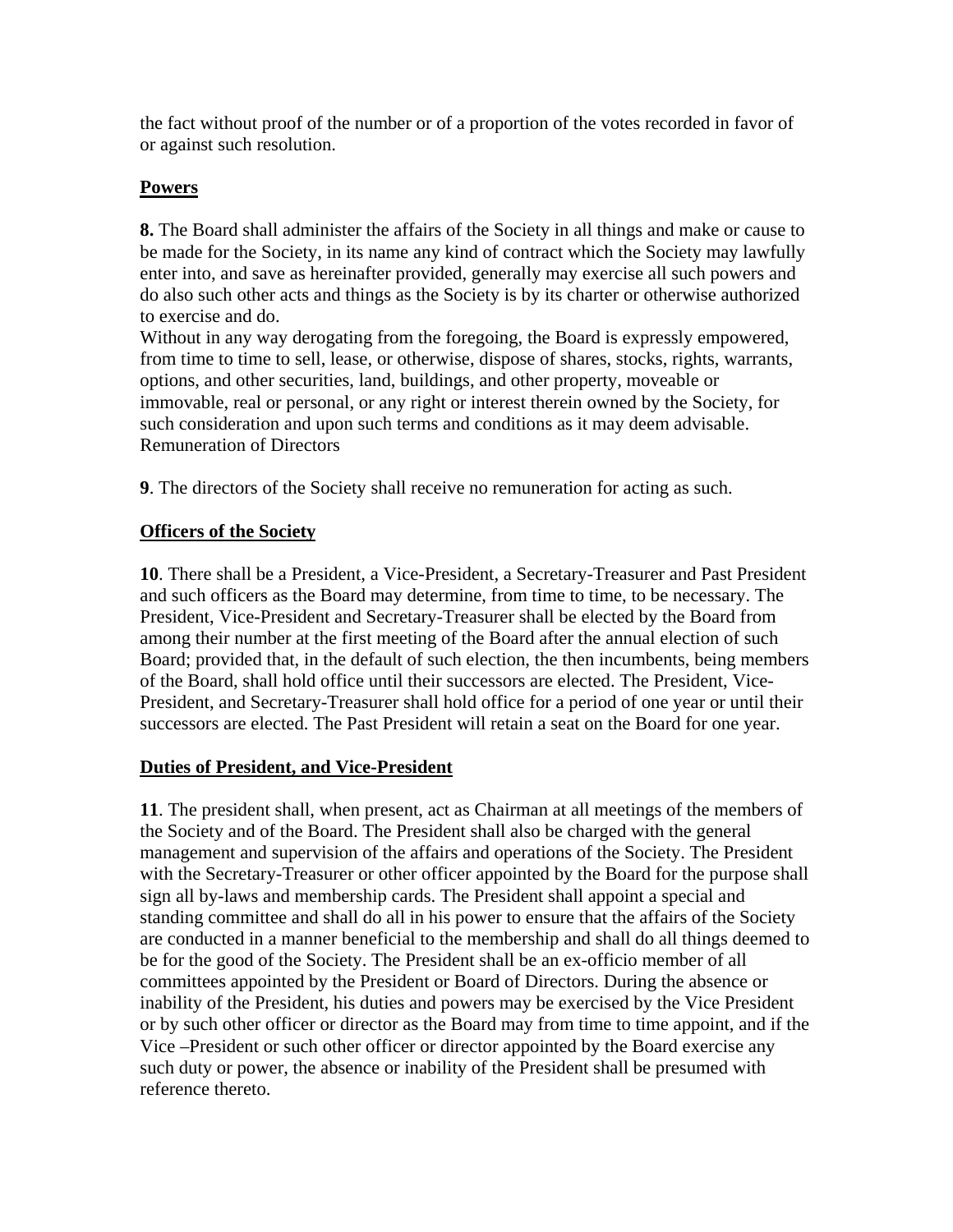### **Duties of Secretary-Treasurer**

**12.** The Secretary-Treasurer shall be an ex-officio clerk of the Board. He or she shall attend all meetings of the Board of Directors and the Society and record all facts and minutes of all proceedings in the books kept for that purpose. He/she shall keep copies of all minutes, books, papers, records, correspondence, contracts and other documents belonging to the Society which he/she shall deliver up only when authorized by a resolution of the Board to do so and only to such person or persons as may be named in the resolution and he/she shall perform such other duties as may from time to time be determined by the Board. The secretary-treasurer shall issue all notices on calls to the Directors and members, keep the membership roll, issue membership cards, invoice members for dues within 15 days of the due date, conduct and record balloting of all new elections and shall perform such other duties as may from time to time be determined by the Board or the President.

The Secretary-Treasurer shall keep full and accurate accounts of all receipts and disbursements of the Society in proper books of account and shall deposit all monies or other valuable effects in the name and to the credit of the Society in such financial institution or institutions as may from time to time be designated by the Board. He/she shall disburse the funds of the Society under the direction of the Board, taking proper vouchers therefore and shall render to the Board at the regular meetings thereof, to the general membership at the annual meeting thereof or whenever required by him, an account of all his transactions as Secretary-Treasurer and of the financial position of the Society. He/she shall also perform such duties as may from time to time be determined by the Board.

### **Duties of Other Officers**

**13.** The duties of all other officers of the Society shall be such as the terms of their engagement called for or the Board requires of them.

#### **Execution of Documents**

**14.** Deeds, transfers, licenses, contracts, and engagements on behalf of the Society shall be signed by either the President, or Vice- President and by the Secretary-Treasurer or by such other person or persons as may be authorized by the Board of Directors and any one of the aforementioned persons may affix the seal of the Society to such instruments and any other legal document as required the same.

Contracts in the ordinary course of the Society's operations may be entered into on behalf of the Society by any one of the President, Vice-President, Secretary-Treasurer, or by any persons specifically authorized by the Board for that purpose.

Notwithstanding any provisions to the contrary contained in the by-laws of the society, the Board may, at any time by resolution, direct the manner in which and the person or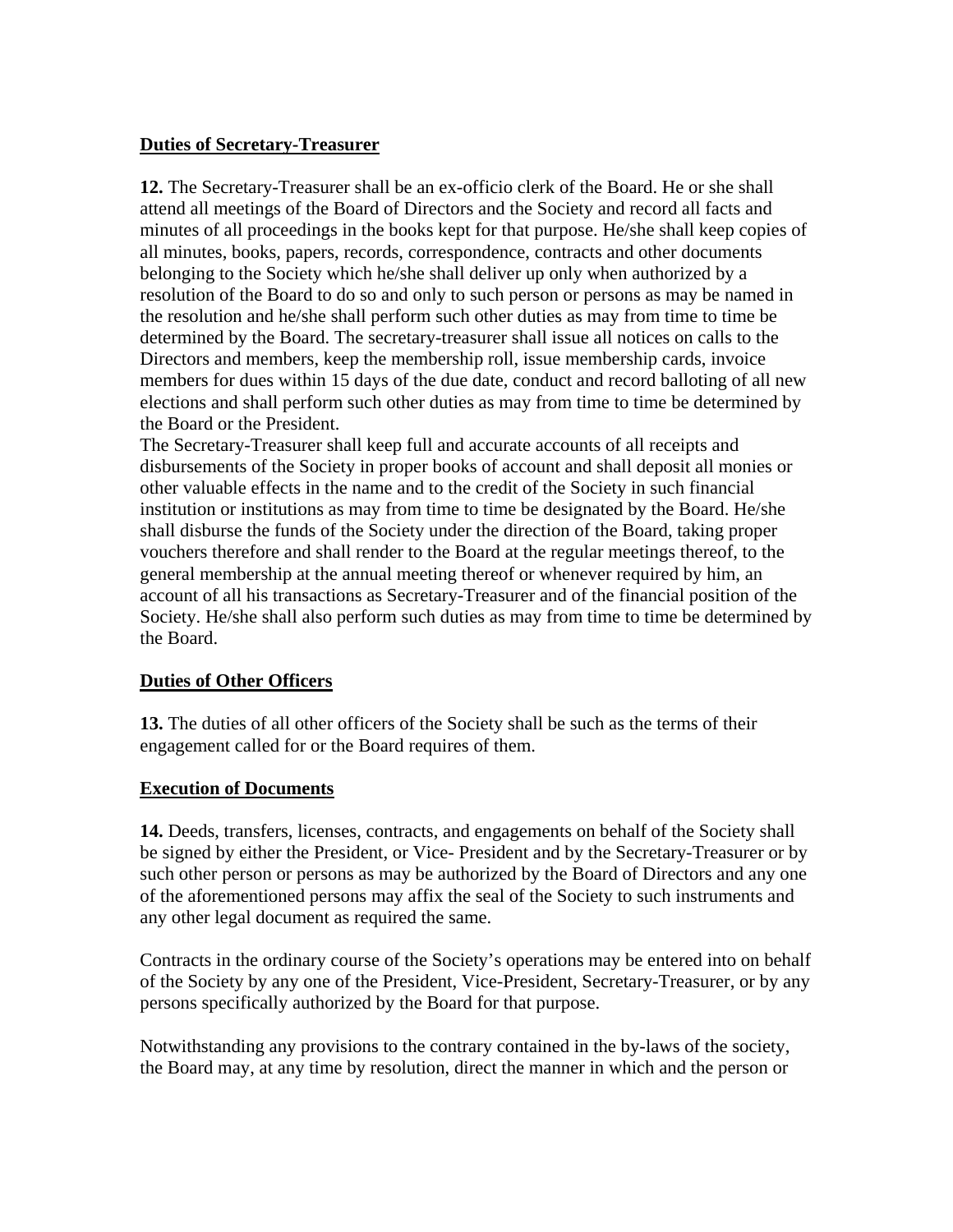persons by whom any particular instrument, contract or obligation of the Society may or shall be executed.

### **Books and Records**

**15**. The Board shall see that all necessary books and records of the Society required by the by-laws of the Society or by any applicable statue or law are regularly and properly kept. Such books and records shall be kept at the head office of the Society or at such other place as the Board may from time to time determine and shall be available for inspection by the members of the Society during normal business hours Monday to Friday.

# **Membership**

**16**. The membership shall consist of the applicants for the incorporation of the Society and such other individuals, partnerships, and other legal entities that are interested in cutting horses and as are admitted as members by the Board. Each member shall be entitled to one vote.

Membership in the Alberta Cutting Horse Association shall automatically allow concurrent membership in the Canadian Cutting Horse Association under such financial conditions as may be mutually agreed upon between the Canadian Cutting Horse Association, the Alberta Cutting Horse Association and all other associations affiliated with the Canadian Cutting Horse Association.

# **Termination of Membership**

**17. (a)** Membership in the Society shall terminate upon the resignation of the member in writing submitted to the Secretary-Treasurer together with that member's current membership card and shall not require the acceptable by the Secretary-Treasurer of the Board thereof.

**(b)** Membership in the Society shall automatically lapse and be cancelled if any membership fees or due requires to be paid remain unpaid on the date upon which they fall due, but any such member may come upon payment of all unpaid fees and dues, be reinstated by resolution of the Board. Failure to pay membership fees or dues required will result in the forfeiture of all rights and privileges of membership.

**(c).** Any membership of the society may be suspended by the unanimous resolution of the members of the Board holding office at any given time, upon it being shown that such member is in breach of any of the by-laws or regulations of the Society or for any other conduct deemed to be detrimental to the best interests of the Society.

**(d)** The chairman of the Board shall not put to a vote a resolution that a membership be suspended unless and until the member in question has been notified of the proposed resolution and has been given a reasonable opportunity to make representation to the Board.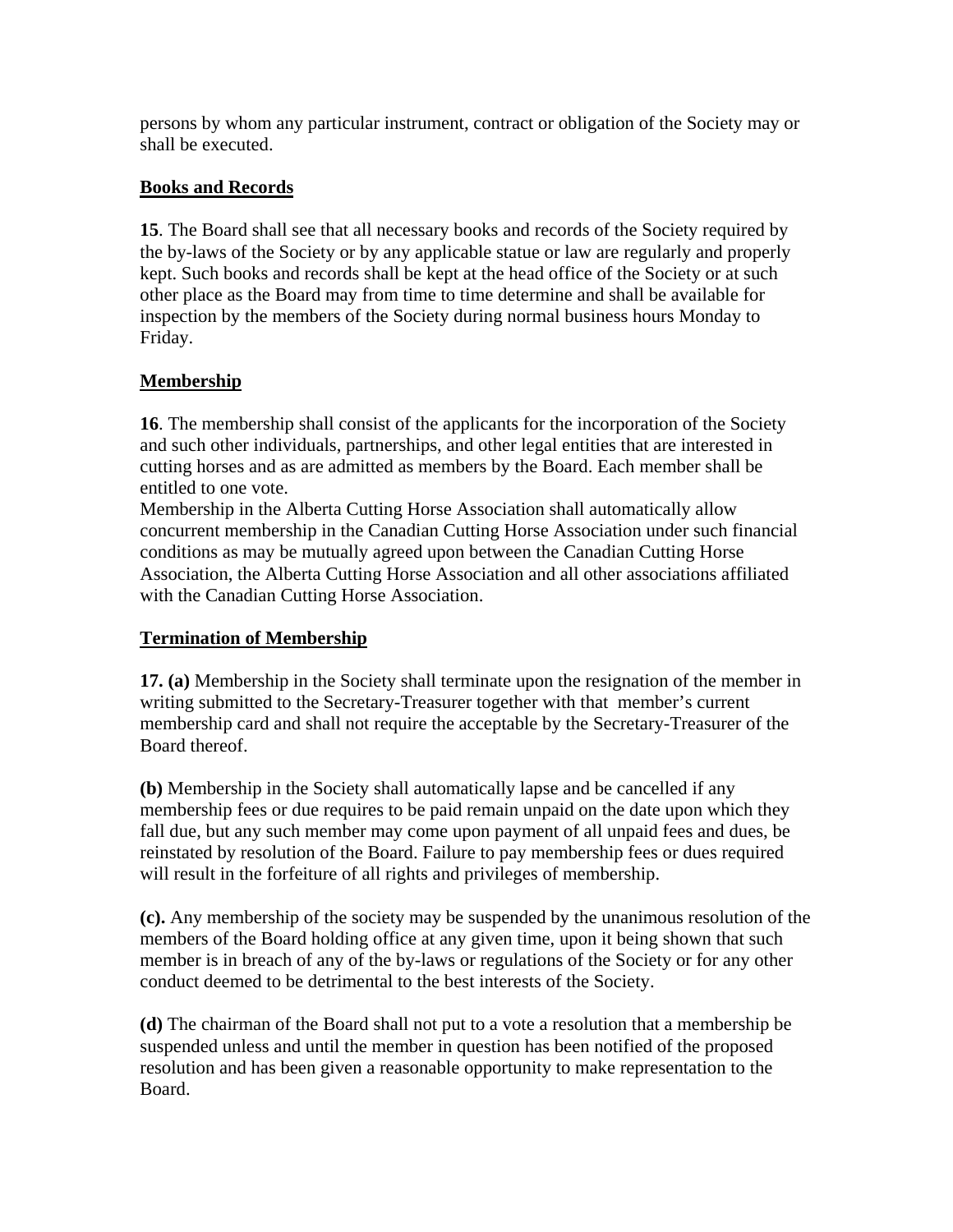### **Dues**

**18**. The dues or fees payable by members shall from time to time be fixed by resolution of the Board. The Secretary-Treasurer shall notify the members of the dues or fees at any time payable by them and the date by which they must be paid. All dues or fees shall be paid to the Secretary-Treasurer.

### **Annual and Other Meetings of Members**

**19.** The Annual General or any other special general meeting of the members shall be held at the head office of the Society or elsewhere in Alberta as the Board may determine and on such day as the Board may appoint.

At every Annual General Meeting, in addition to any other business that may be transacted, the report of the Board, the financial statements and the report of the Society's auditors or accountants shall be presented and the directors elected and the auditors or accountants for the ensuing year and the remuneration of the auditors or accountants shall be fixed. The members may consider and transact any business, either special or general, without any notice thereof at any meeting of the members. The Board or the President, President-elect or Vice-President shall have the power to call at any time a special general meeting of the members of the Society. No public notice or advertisement of members meetings, Annual General or special general, shall be required but notice of the time and place of every such meeting shall be given to each member by sending the notice by prepaid mail or by facsimile fifteen (15) days before the time fixed for the holder of such meeting. No member shall be represented by a proxy duly appointed.

#### **Error or Omission in Notice**

**20.** No accidental error or omission in giving notice of any annual or general meeting or any adjournment thereof, of the members of the Society shall invalidate such meeting or make void any proceedings taken thereat and any member may at any time waive notice of any such meeting and may ratify, approve and confirm any or all proceedings taken or had thereat.

### **Adjournment**

**21.** Any meetings of the Society of the Board may be adjourned to any time and from time to time any such business may be transacted at such adjourned meeting as might have been transacted at the original meeting from which such adjournment took place. No notice shall be required of any such adjournment. Such adjournment may be made notwithstanding that no quorum is present.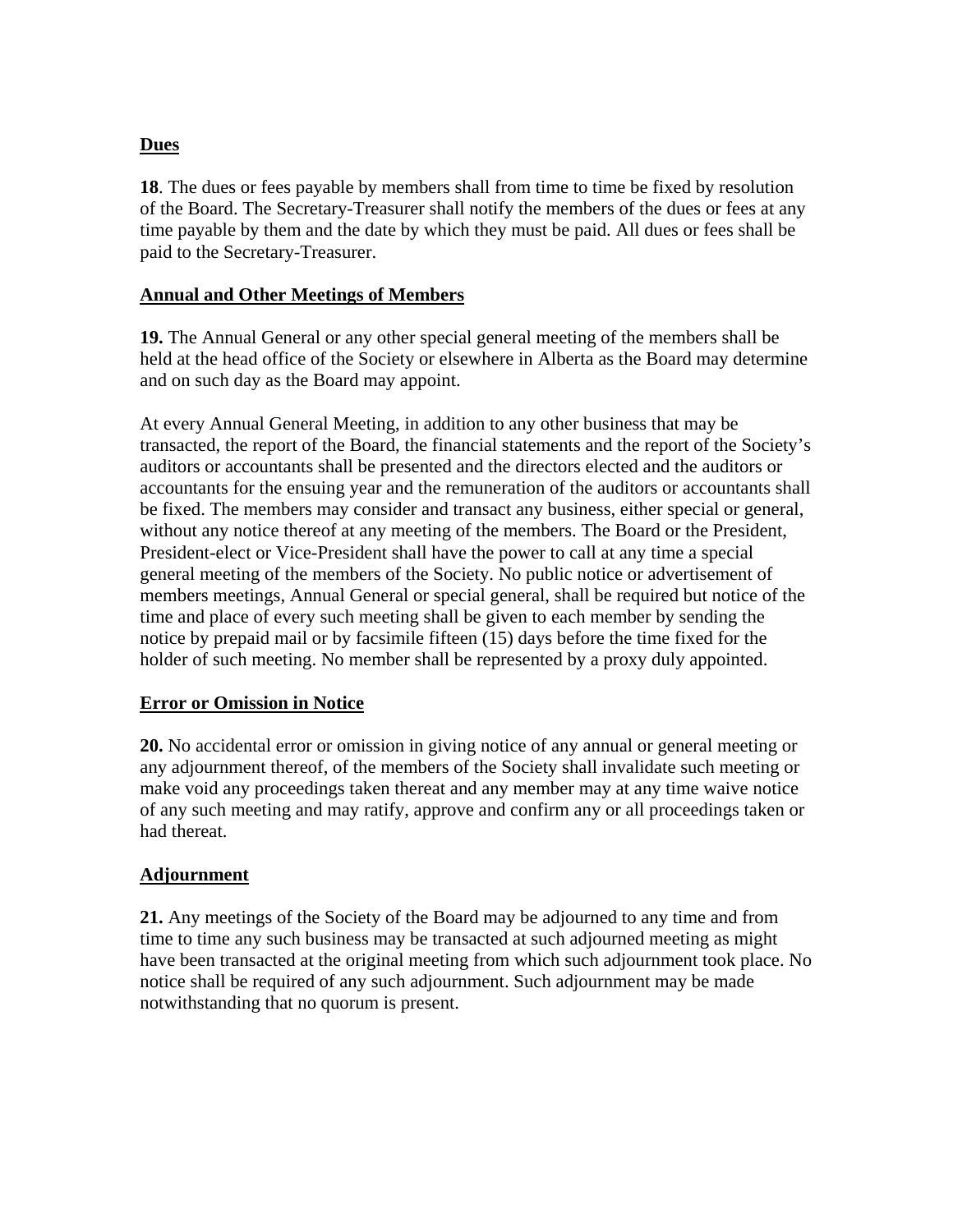### **Quorum of Members**

**22.** A quorum for the transaction of business at any meeting of members shall consist of seven (10) members present in person.

**23**. At all meetings of members, members shall be entitled to one vote but may not vote by proxy. At all meetings of members, every question shall be decided by a majority of the votes of the members present in person. Every question shall be decided in the first instance by a show of hands unless a poll be demanded by any member. Unless a poll be demanded a declaration by the Chairman that a resolution has been carried and an entry to that effect in the minutes of the Society shall be admissible in evidence as prima facie proof of the fact without proof of the number or proportion of the votes accorded in favor or against such resolution. In case of an equality of votes at any general meeting, or thereupon a show of hands or at a poll, the Chairman shall be entitled to a second or casting vote.

### **Notice**

**24**. Whenever under the provisions of the By-laws of the Society, notice is required to be given, such notice may, except where elsewhere specifically provided for, be given either personally or by facsimile or by depositing same in a post office or a public letter box in a prepaid, sealed wrapper addressed to the director, officer, or member at his, her address as last recorded on the books of the Society.

Such notice shall be deemed to have been received, if delivered, on the date of delivery; if sent by facsimile on the second business day following the sending of the facsimile; and if mailed as aforesaid on the seventh business day following the posting of the same.

A notice or other documents, if sent by post shall be deemed to have been sent at the time when the same was deposited in the post office or public letter box as aforesaid, or if sent by facsimile shall be deemed to have been sent when the confirmation sheet with the respect to such facsimile was received by the sender. For the purpose of sending any notice, the address of any member, director, or officer shall be his last address as recorded on the books of the Society.

### **Borrowing**

**25.** The Directors shall not have the power to borrow money on the credit of the Society except at such times, if at all, as shown from time to time be fixed by the resolution of the Board, which resolution shall become effective only when confirmed by a vote of the members at an annual or other general meeting.